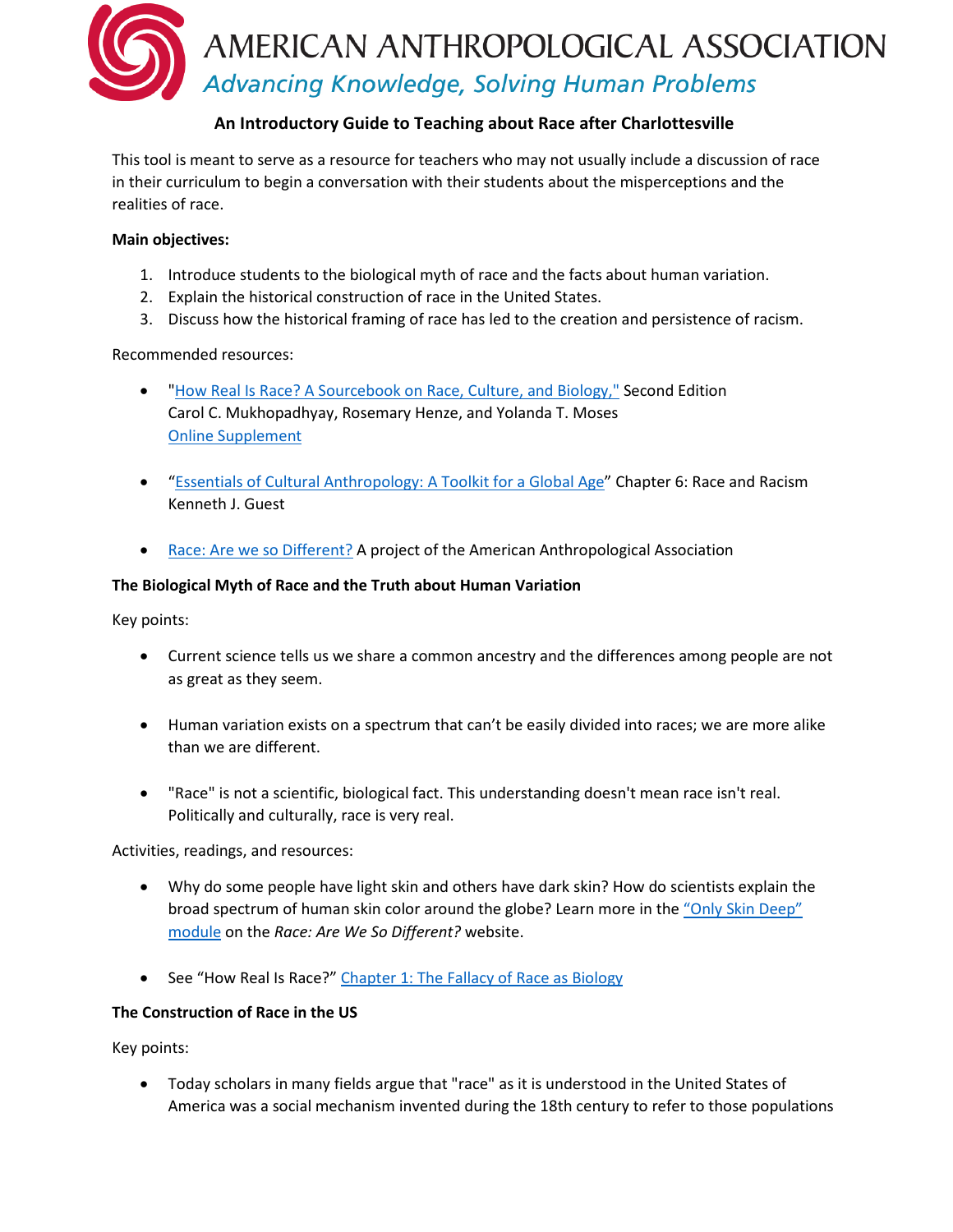brought together in colonial America: the English and other European settlers, the conquered Indian peoples, and those peoples of Africa brought in to provide slave labor.

- As they were constructing US society, leaders among European-Americans fabricated the cultural/behavioral characteristics associated with each "race," linking superior traits with Europeans and negative and inferior ones to blacks and Indians. Numerous arbitrary and fictitious beliefs about the different peoples were institutionalized and deeply embedded in American thought.
- We now understand that human cultural behavior is learned, conditioned into infants beginning at birth, and always subject to modification. No human is born with a built-in culture or language. Our temperaments, dispositions, and personalities, regardless of genetic propensities, are developed within sets of meanings and values that we call "culture." Studies of infant and early childhood learning and behavior attest to the reality of our cultures in forming who we are.

Activities, readings, and resources:

- There is a complete list of articles about the historical construction of race available on the *Race: Are We So Different?* [website.](http://understandingrace.org/history/text_timeline.html)
- The [full AAA statement on race](http://www.americananthro.org/ConnectWithAAA/Content.aspx?ItemNumber=2583) provides additional detail about the key points listed above and below.
- See "How Real Is Race?" [Chapter 2: Culture Creates Race](https://sites.google.com/a/sjsu.edu/how-real-is-race-sourcebook/part-2-culture-creates-race)

# **The Creation and Persistence of Racism**

Key points:

- "Race" evolved as a worldview, a body of prejudgments that distorts our ideas about human differences and group behavior. Racial beliefs constitute myths about the diversity in the human species and about the abilities and behavior of people homogenized into "racial" categories. The myths fused behavior and physical features together in the public mind, impeding our comprehension of both biological variations and cultural behavior, implying that both are genetically determined. Racial myths bear no relationship to the reality of human capabilities or behavior.
- Present-day inequalities between so-called "racial" groups are not consequences of their biological inheritance but products of historical and contemporary social, economic, educational, and political circumstances.
- Racism: Individual thoughts and actions and institutional patterns and policies that create unequal access to power, resources, and opportunities based on imagined differences among groups. (Definition from "Cultural Anthropology: A Toolkit for a Global Age" (2013) Kenneth J. Guest Chapter 6: Race and Racism). Groups that benefit from these institutional patterns (white